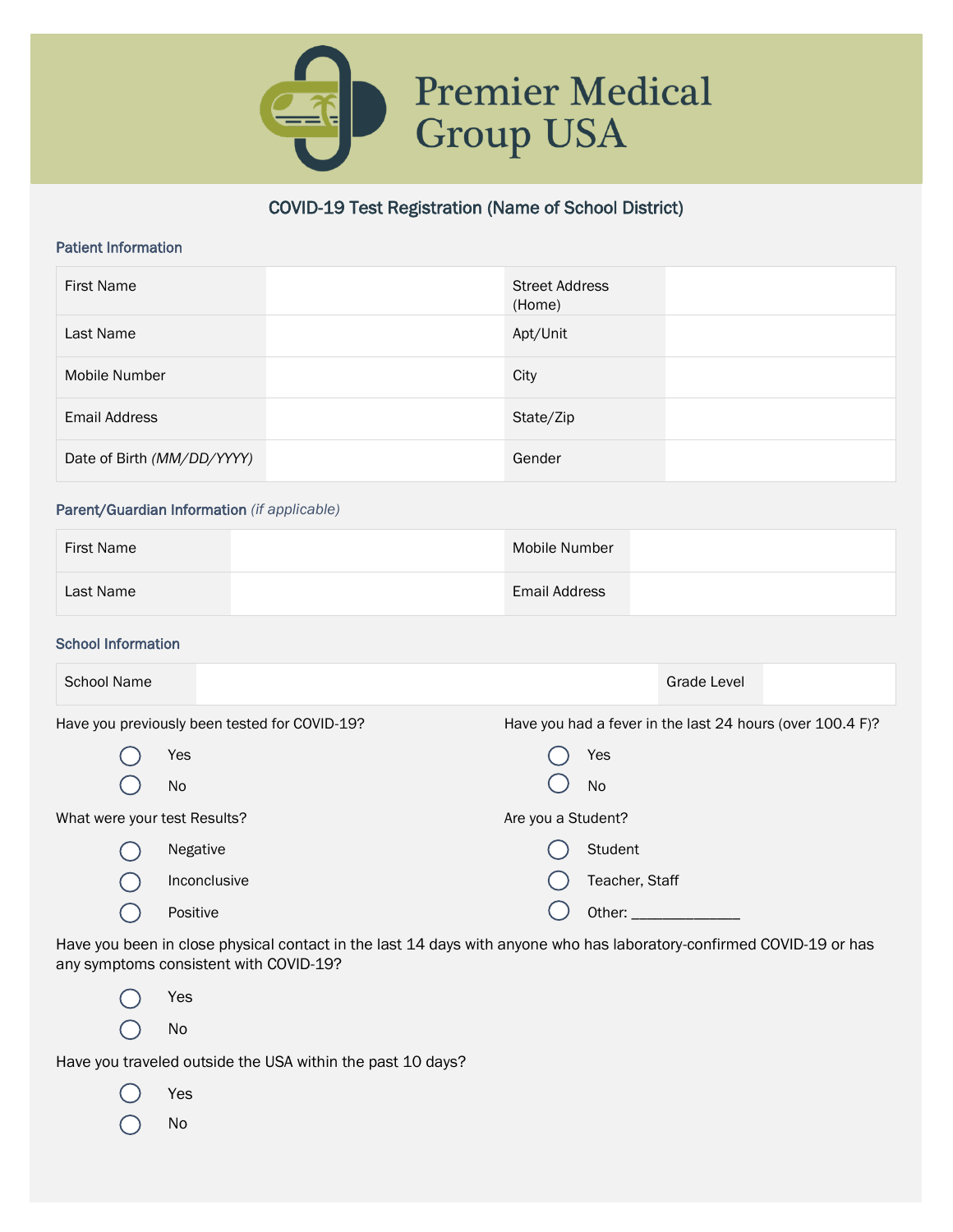

In the past 24 hours, have you experienced: *(mark all that apply)*

| Chills                                                                                                                                                       |
|--------------------------------------------------------------------------------------------------------------------------------------------------------------|
| Congestion                                                                                                                                                   |
| Cough that is abnormal and NOT due to chronic or seasonal allergies                                                                                          |
| Diarrhea                                                                                                                                                     |
| Excessive or unusual fatigue that is NOT due to workouts or competition                                                                                      |
| Fever                                                                                                                                                        |
| Headache                                                                                                                                                     |
| Aches and pains that are unusual and NOT due to workouts or competition Cough that is abnormal and<br>NOT due to chronic or seasonal allergies               |
| Loss of sense of smell (new or worsening)                                                                                                                    |
| Loss of sense of taste (new or worsening)                                                                                                                    |
| Nausea                                                                                                                                                       |
| Rash (new or worsening)                                                                                                                                      |
| Red eyes                                                                                                                                                     |
| Runny or stuffy nose that is abnormal and NOT due to chronic or seasonal allergies Shortness of breath<br>that is unusual and NOT due to a chronic condition |
| Shortness of breath (chest heaviness) that is unusual and NOT due to a chronic condition                                                                     |
| Sore throat that is abnormal and NOT due to chronic or seasonal allergies                                                                                    |
| None of the Above                                                                                                                                            |
|                                                                                                                                                              |

# COVID-19 Testing: Informed Consent

Please carefully read and sign the following Informed Consent: I authorize Premier Medical Group to conduct collection and testing for COVID-19 through a Nasal swab, as ordered by an authorized medical provider. I authorize my test results to be disclosed to the county, state, or to any other governmental entity as may be required by law. I understand that Public Health authorities may contact me directly should I test positive. I acknowledge that a positive test result is an indication that I must self-isolate in an effort to avoid infecting others. I understand the testing unit is not acting as my medical provider, this testing does not replace treatment by my medical provider, and I assume complete and full responsibility to take appropriate action with regards to my test results. I agree I will seek medical advice, care and treatment from my medical provider if I have questions or concerns, or if my condition worsens. I understand that, as with any medical test, there is the potential for a false positive or false negative COVID-19 test result. I, the undersigned, have been informed about the test purpose, procedures, possible benefits and risks, and I have received a copy of this Informed Consent. I have been given the opportunity to ask questions before I sign, and I have been informed that I can ask additional questions at any time.



I would like to receive a copy of the Informed Consent.